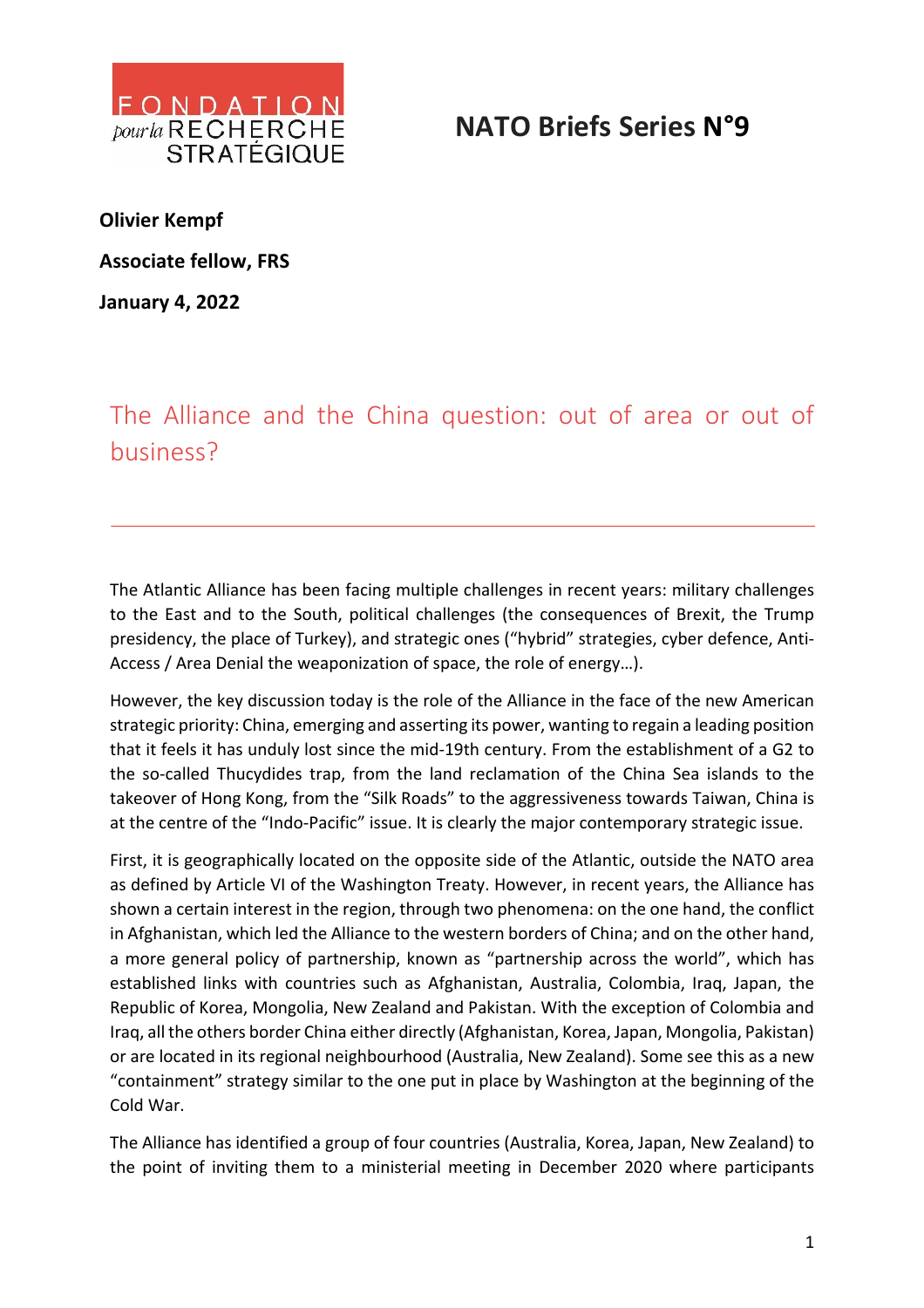discussed "the changing global balance of power and the rise of China" in a format NAC+4. The China issue was also discussed at the Alliance's last summit in Brussels in June 2021. The heads of state and government stated: "China's growing influence and international policies can present challenges, which we must address together as an Alliance. We will interact with China to advance the security interests of the Alliance" (Brussel's summit communiqué<sup>1</sup>).

In fact, the Allies face the same uncertainty as in the early 2000s. Then, in the wake of the September 11 attacks, world attention had suddenly focused on one subject (terrorism) and therefore on the places of immediate US strategic concern: Afghanistan and then Iraq. To show its solidarity with Washington, the Alliance participated in an operation in Central Asia, far from the "NATO zone". The choice was simple: "out of area or out of business".

To avoid any risk of transatlantic political decoupling, the Allies had chosen this distant expedition to Central Asia. Twenty years later, the mechanism is similar: America is concerned about China, which is even further away geographically from the NATO area, and the Allies are tempted to follow it to prevent any risk of decoupling once again. This explains their preoccupation with the Indo-Pacific, even though the Europeans do not necessarily have the same strategic perceptions as Washington. For Berlin, for example, China is a fruitful market, and it is necessary to guard against a policy that is too harsh. Paris also seeks a balanced policy that is less marked by direct confrontation with Beijing. Many others consider that "Asia is far away" and that declarations are only binding on those who read them.

The Alliance's next Strategic Concept, planned for 2022, will have to find the right balance between political support for the Americans and maintaining a dialogue with the Chinese. Clearly, however, none of the past solutions (partnership or operations) will work. Finally, the Indo-Pacific cannot serve as a justification for the Alliance.

This perhaps explains why the NATO Secretary General wanted to link the Russian question to the Chinese question in a recent interview (18 October 2021) given to the *Financial Times2*. "This whole idea of in a way distinguishing so much between China, Russia, either Asia-Pacific or Europe, it's one big security environment and we have to address it all together. (…) This whole idea that we either look to Russia or to China or to somewhere else it's the wrong way. Because it goes together. First, China and Russia work closely together. Second, we (…) increase our collective defence, develop technology, that's about both of them".

Taken literally, this assessment, which unifies a Sino-Russian bloc, is questionable since the reality is far more complex and ambiguous than the Secretary General suggests. That there are links between Beijing and Moscow is obvious, but to consider that they are one and the same threat would be obviously excessive, as it suggests a single axis of confrontation with the West. Each of the two capitals is too jealous of its own sovereignty to be involved in such an alliance. The idea of a single axis does not convince. In fact, this speech suggests a return

<sup>&</sup>lt;sup>1</sup> https://www.nato.int/cps/en/natohq/news\_185000.htm?selectedLocale=en

<sup>&</sup>lt;sup>2</sup> Roula Khalaf, Henry Foy, "'China is coming closer to us - Jens Stoltenberg, Nato's secretary general'", *Financial Times*, October 18, 2021.